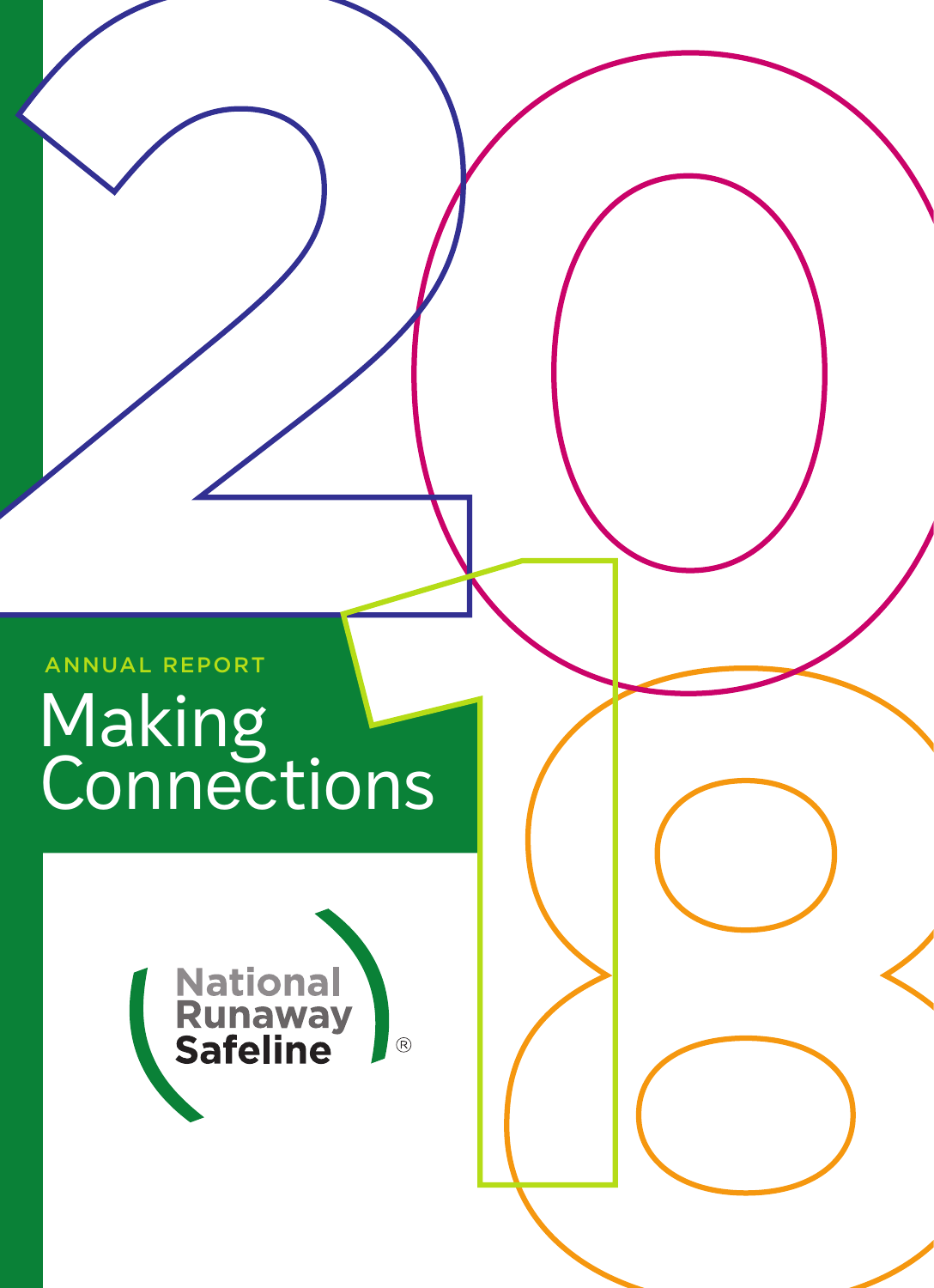# **National<br>Runaway<br>Safeline**

## Making **Connections**

#### Dear Friends,

At the National Runaway Safeline (NRS), everything we do centers around connections. Every call, chat, e-mail and text that we answer, every event we host, each training that we offer and every educational resource we produce links people to one another, to support and to help.

Each day our crisis services team of staff and trained volunteers connects with hundreds of young people and their families at their most vulnerable moments. When young people contact NRS, they may be searching for human connection, hoping to find someone who will listen or advocate on their behalf. Some youth may be looking for a connection to resources that will help keep them safe, fed and warm. Others seek hope and a promise of change.

Our work may connect a daughter with her mother through mediation. Or, we may serve as the link to our Home Free program, a unique initiative in partnership with Greyhound, offering the only free national transportation system to youth who are ready to return home to their families.

At events, we are connecting individuals who are interested in supporting our cause and we are raising funds for our critical programs.

On any given day, we're connecting teachers, mentors, service providers and individuals with educational materials and training so that our communities are better equipped to address the needs of youth before crises arise. Our *Let's Talk: Runaway Prevention Curriculum* teaches youth important life skills to help prepare them to handle a variety of issues.

This past year, with your support, we were able to make approximately 100,000 crisis connections with youth and their families. We are deeply grateful to our donors, sponsors, volunteers and partners for their continued connections and commitment to keeping America's runaway, homeless and at-risk youth safe and off the streets.

With Warm Regards,

Susan Frankel **Randall Royer** 

EXECUTIVE DIRECTOR CHAIR, BOARD OF DIRECTORS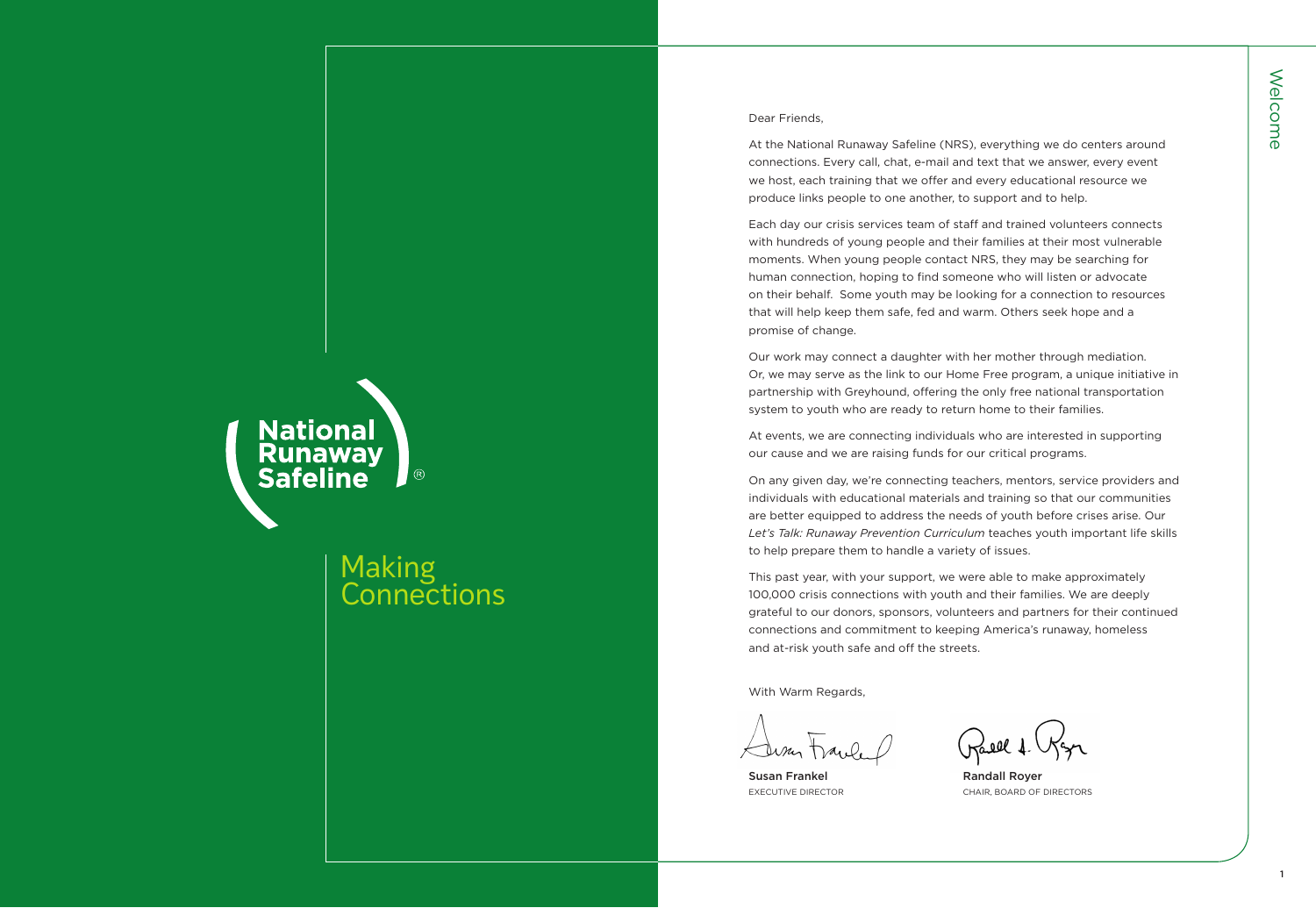The National Runaway Safeline (NRS) is the national crisis and communications system for runaway, homeless and at-risk youth ages 12–21 years old. Since its founding in 1971, the National Runaway Safeline works to keep America's runaway, homeless and at-risk youth safe and off the streets.

- **CRISIS SERVICES** Operate the 1-800-RUNAWAY hotline and online crisis services at 1800RUNAWAY.org, including live chat, e-mail and digital forums. These free, confidential services are available 24 hours a day, 7 days a week, 365 days a year.
- **RESOURCE REFERRALS** Refer youth and families to local resources, such as shelters, transitional living programs, mental health services, food pantries and more through the nation's largest database of agencies and services that serve and support young people ages 12–21.
- **HOME FREE PROGRAM** Provide youth with safe travel home or to a safe living arrangement through the Home Free program, provided in partnership with Greyhound.
- **MEDIATION** Mediate conversations between a parent or guardian and youth to reestablish healthy lines of communication.
- **EDUCATION AND PREVENTION** Educate youth, families, service providers, teachers and community members at local, regional and national levels about prevention strategies and resources to help ensure youth do not end up on the streets.
- **NATIONAL RUNAWAY PREVENTION MONTH** Lead an annual national effort to shine a light on the issues impacting runaway, homeless and at-risk youth during the month of November.

In Fiscal Year 2018, we made nearly 100,000 connections to youth and families through our hotline, online and prevention resources.



Over **1,200** students were taught our *Let's Talk: Runaway Prevention Curriculum*

We helped **317** young people return home safely through our Home Free program.

Volunteers spent **9,427** hours providing critical crisis intervention and support.

# Why we do what we do

**4.2** million youth ages 13 to 25 experience homelessness every year.

- 1 in 30 youth ages 13 to 17
- 1 in 10 young people ages 18 to 25

LGBTQ youth have a **120%** higher risk of experiencing homelessness.

Parenting youth have a **200%** higher risk of homelessness.

## **Youth homelessness**

is as common in rural counties as it is in urban counties. However, the issue remains more hidden in rural counties with less access to services.

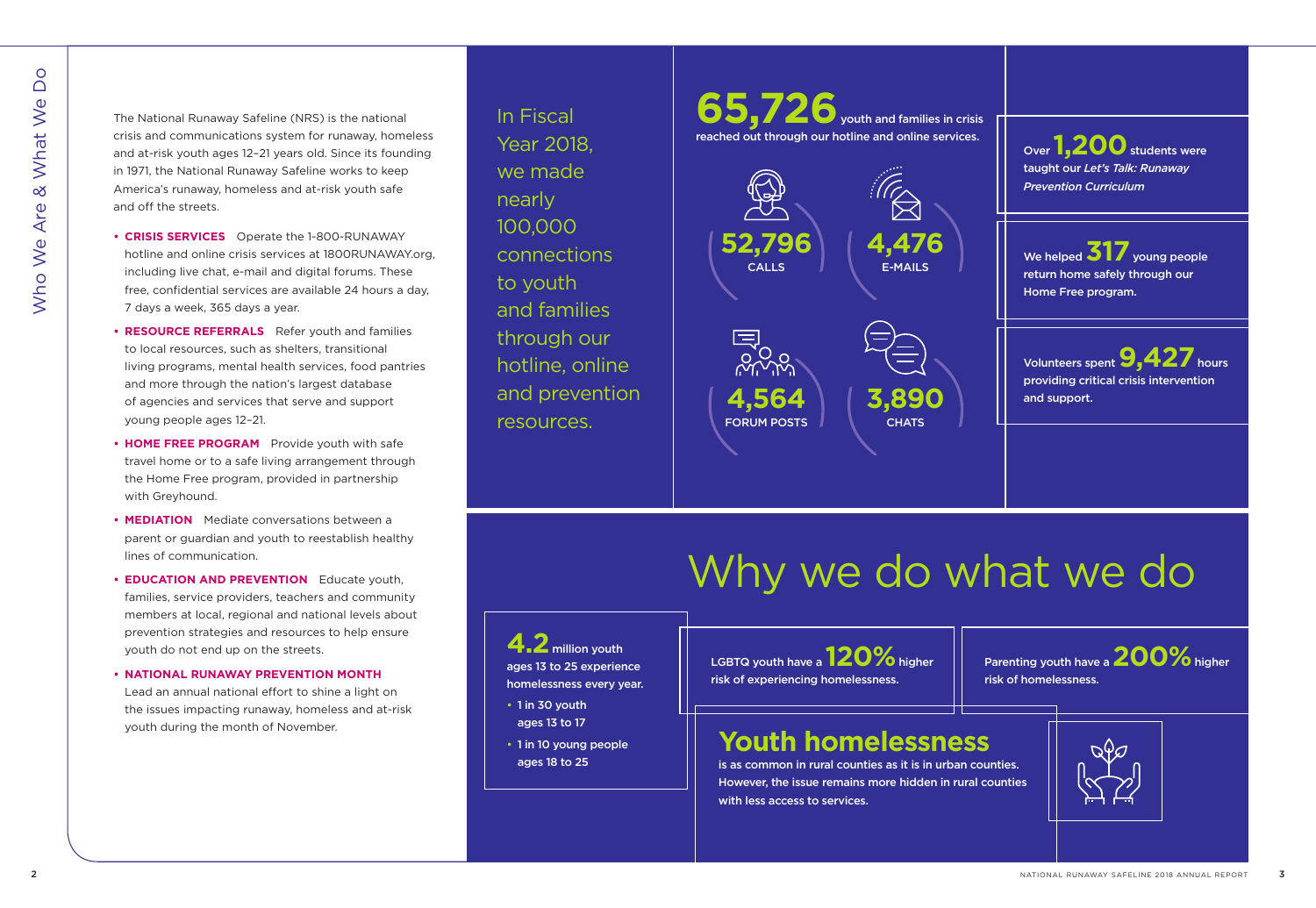# Why youth connect with us



#### Abuse and Neglect

- Over the past 5 years, NRS experienced a 65% increase in connections with youth who experienced some form of abuse and neglect.
- We have seen a 46% increase in the number of youth who have been kicked out of their homes and are reaching out to NRS for assistance over the past 2 years.

## LGBTQ Youth

- The number of transgender youth who connected with NRS has doubled over the past 2 years.
- Over the past 2 years, 31% more youth connected with us for a crisis related to LGBTQ issues.

### Family Dynamics

• Family dynamics was the most common issue identified by youth who connected with NRS in FY2018. This includes issues like conflict with family rules, divorce, blended/extended family, custody, moving, death of family member, teen parenting etc.

#### **Survival**

- We've seen a 100% increase in reliance on the sex industry for survival over the last 10 years.
- 68% of youth who reached out to NRS relied on friends or relatives to survive.

Our highly trained staff and volunteers address a myriad of issues experienced by the youth and families we serve.

- An abusive home environment leaves a teen questioning her options to leave without ending up on the streets.
- Bullying at school makes a young boy feel insecure and scared, and his peers and authority figures fail to stand up for him.
- A 20 year old woman wants out of sex trafficking and wishes to return home to her family, but doesn't have any money and is unsure how to reunite with them.
- A young girl feels that their only options are either suicide or to run away.
- A parent desperately wants to find her son who left home days ago.

You made me realize that there is nothing wrong with asking for help. Today, I have the strength to keep asking for help and carrying on, and you are the reason why.

DILLION, 17

# 1-800-RUNAWAY

The majority of runaway and homeless youth who contact the National Runaway Safeline raise issues about their family dynamics and abuse and neglect. We also know that more than 50% of the young people who are currently connecting with the National Runaway Safeline have not yet left home – providing a critical opportunity to help young people seek support from available community resources and to prevent more young people from running away and experiencing the perils of life on the streets.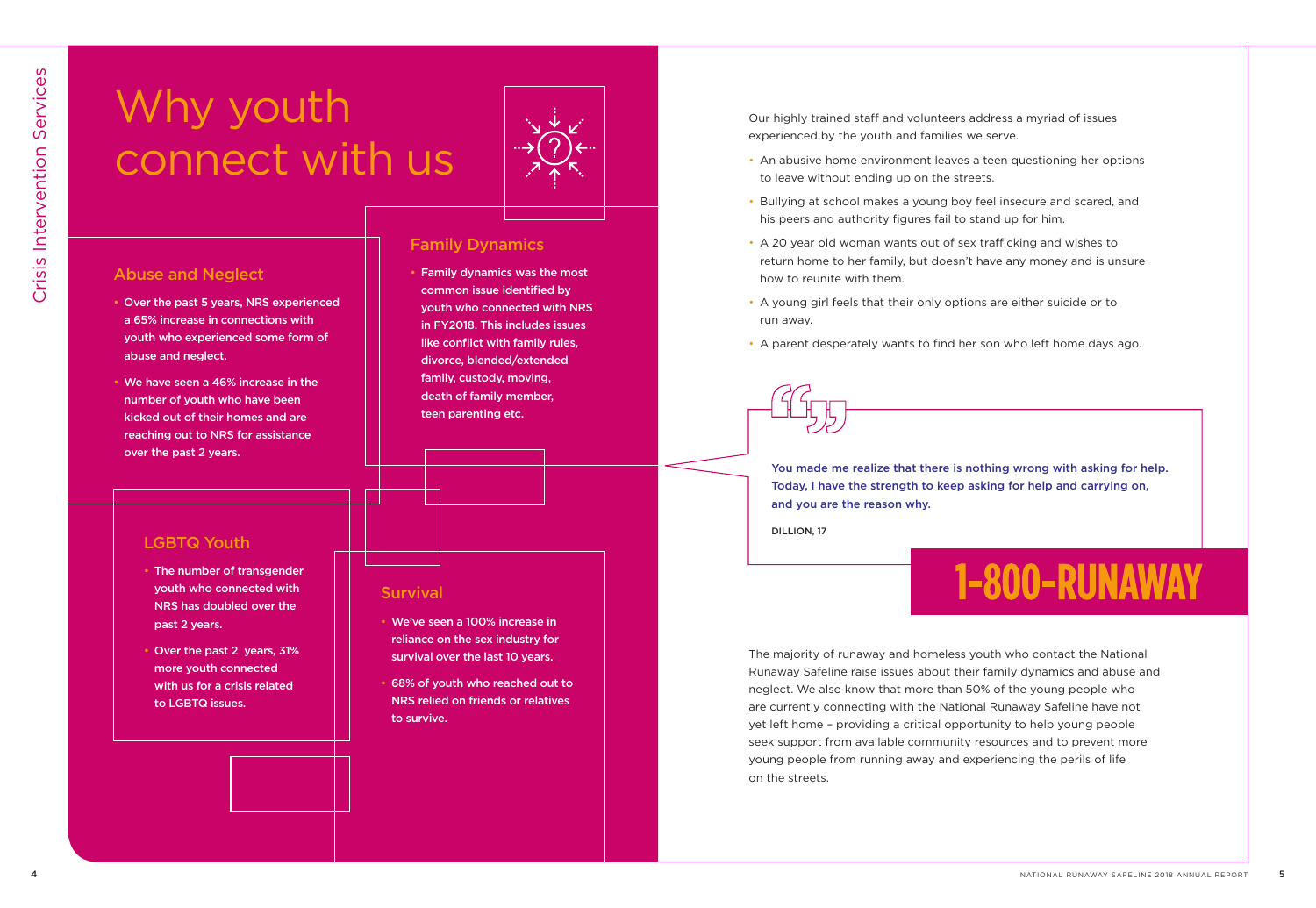Our training and education initiatives connect providers, communities, youth and families with the tools they need to prevent youth homelessness and to address youth needs in their community before a crisis escalates. These training opportunities utilize the latest trends and research on issues that impact the delivery of services to runaway, homeless and at-risk youth and their families. Topics include:

- Youth Running from the Foster Care System
- Sex Trafficking of Runaway, Homeless and At-Risk Youth
- Trauma Sensitive Solution-Focused Crisis Intervention
- Volunteer Management

# <sup>6</sup> NATIONAL RUNAWAY SAFELINE 2018 ANNUAL REPORT <sup>7</sup> Prevention & Education **National** Runaway Prevention Month

National Runaway Prevention Month is our annual campaign focused on shining a light on the issues impacting runaway and homeless youth. Our commitment is to raise public awareness of the runaway and homeless youth crisis and to educate the public about solutions and how to help end youth homelessness.

This year's National Runaway Prevention Month campaign shed a light on the experiences of runaway and homeless youth by two high impact initiatives.

## Increasing national visibility of runaway and homeless youth issues

- National Runaway Prevention Month was featured in over 30 news stories.
- The social media campaign reached over 650,000 people.
- We hosted national events such as Wear Green Day, a Twitter Chat and the Light the Night event.



### Broadening collaboration

- We partnered with over 50 organizations across the nation who held their own community events such as resource fairs, open mic nights and community walks.
- Thanks to our national partners, U.S. Senators Tammy Duckworth and Orrin Hatch introduced a bipartisan resolution to recognize November as National Runaway Prevention Month.

# 24/7 365 days a year

Every single person in crisis who calls NRS has such resilience and hope. I am continually amazed by the people I get the chance to talk to. This opportunity to be there for people who are seeking ways to improve their situations is invaluable and the crisis services center is such a welcoming environment that I look forward to every shift.

LEILA, LINER

Our community of crisis services volunteers provided 9,427 hours of service to the National Runaway Safeline in Fiscal Year 2018. Our team of compassionate volunteers generously give their time and energy to serving youth and families 2-4 hours a week throughout the year.

From providing crisis intervention for youth and families to supporting our volunteer training sessions, to serving on our Board of Directors and our Associate Board, our volunteers share thousands of hours of their time with us. We are only able to provide our critical services 24 hours a day, 7 days a week, 365 days a year because of the dedication of our incredible volunteer community.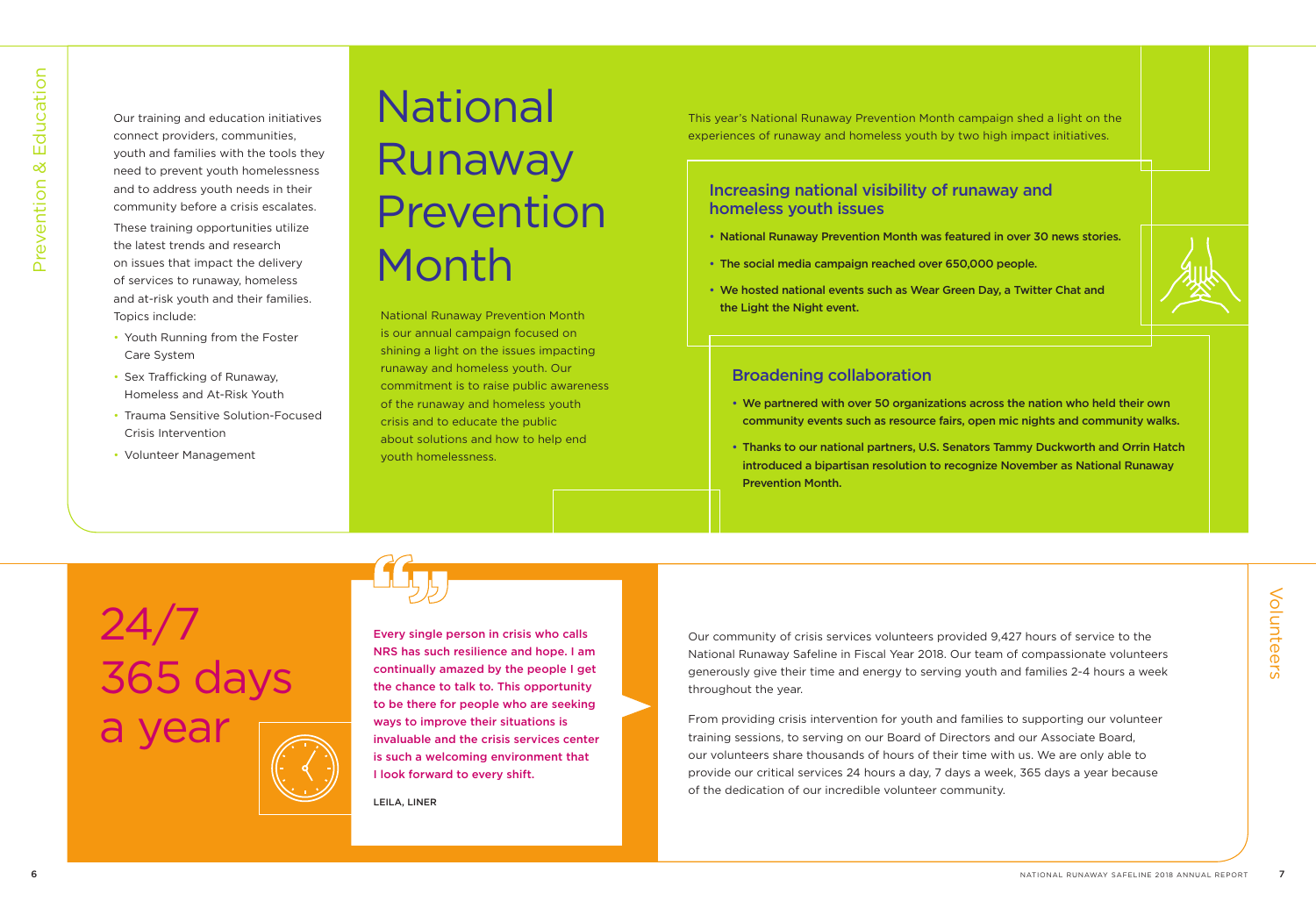## OUR FINANCIALS

## Fiscal Year 2018 October 1, 2017 – September 30, 2018 These financial statements do not represent the complete set of audited financial

Combined Federal

Woman's Club

The Glenmede

Olympic Steel Premiere Inc. Pricewaterhouse-Coopers LLP Radio Flyer

Incorporated

United Airlines Ventas Vibes

Exelon

statements for the National Runaway Safeline. Our complete audited financial statements for the year ended September 30, 2018 may be obtained by visiting NRS' website at www.1800runaway.org/about-us/financials.

| <b>REVENUE</b>                  | \$2,008,377  |
|---------------------------------|--------------|
| <b>EXPENSES</b>                 | \$2.014.570  |
| <b>NET INCOME</b>               | $($ \$6,193) |
| <b>END NET ASSETS</b>           | \$265.375    |
| <b>PROGRAM SERVICES</b>         | \$1.523.980  |
| <b>MANAGEMENT &amp; GENERAL</b> | \$349.008    |
| <b>FUNDRAISING</b>              | \$141,582    |

# THANK YOU TO OUR DONORS

We are incredibly grateful for the generosity and support of our donor community. Please note that the below list includes only those gifts made directly to the National Runaway Safeline between October 1, 2017 and September 30, 2018. If we have inadvertently omitted or misspelled your name, please help us correct our records by calling the development department at 773-880-9860.

**GOVERNMENT**

Administration on Children, Youth & Families Family & Youth Services Bureau U.S. Department of Health & Human Services

#### **CORPORATIONS &**

**GROUPS** AAR CORP ABT Electronics Aim NationaLease Allstate Insurance Company AttorneySync Benny's Chop House, LLC CAF America Carlton Technologies, Inc. Central Federal Savings Chicago Blackhawks Charities Chicago Cubs Charities Chicago Tube & Iron CME Group Coldwell Banker Residential Brokerage

Campaign Donors Eugene Tkalitch & Associates, Ltd GFWC-WI Junior GFWC Oconomowoc Junior Woman's Club Trust Company Greyhound Lines, Inc. Nascent Capital LLC Robert W. Baird & Co. SMB Help Desk, Inc. TIAA Serves Corporate Coldwell Banker Residential Brokerage Charitable Foundation Noonmark Foundation PepsiCo Foundation Poshard Foundation for Abused Children Sulzer Family Foundation United Way of Greater Philadelphia & Southern New Jersey United Way of Metropolitan Chicago Verizon Foundation William Blair & Company, LLC Foundation Wolfort Family Foundation **INDIVIDUALS**

Wakeland High School Jay Abrams Quinn Adams

#### Gay Straight Alliance West Monroe Partners **FOUNDATIONS** Rachel Myra Ambrozewski Karen Anagnost Richard Andersen Erica Anderson

Atwater Kent Foundation Baird Foundation Maryam & Keith Altena Rachel & David Andrews Ian Andrusyk Nicole Anslover Niki Aquino Leonard Aranas Pamela Asplund Jeannette Atkinson Darius Augustine Povilaitis Jan & Robert Avallone Loren Azevedo Samara Badat Sybil & Rodger Badger Francis Bakalar Chris Banoub Richard Barkan Steve Barrett Mari & Bob Bartilotta Joan & Keith Bauman Linda Finley Belan Jennifer Benoit-Bryan & Josh Bryan Donna Beranek Jeff Berman Scott Besunder Janet Bischof-Rosario

Kris Blaha

Joe Morris

Alison Bixby Buckley Maureen Blaha & Diane & William Blaha Christy & Bob Bower Rebecca Bowlin Patrick Bowman Pamela Boyce Ryan Bracken Laura Branden Jorie & Joel Braunold Paola Bravo Chris Broadbent Philip Brooks Caroline Broughton David Brown Monica Bruno Justin Bui David Burlage Terri & Greg Buseman Isabel Byron Rebecca Calendo Courtney Calero Jeffrey Callison Jane & Robert Calvin David Carbon Justyna M Carlson Julianne Carrara Marie Cassidy & Sumner Jones

Michelle Bloedorn & Chris Durkin Jon Boldt Steve Bouwman & Mike Silvaggi

Alan & Ronda Channing

OUR FINANCIALS<br>THANK YOU TO OUR DONORS<br>DESCRIPTION AND RUNAL REPORT 9 FINANCIAL REPORT 9 FINANCIAL REPORT 9 FINANCIAL REPORT 9 FINANCIAL REPORT 9 FINANCIAL REPORT 9 FINANCIAL REPORT 9 FINANCIAL REPORT 9 FINANCIAL REPORT 9 Norman Chow Renschke Christians Robert Christopher Lizzie Cicchelli Gwen Clancy & Drew Hulburt Pat Clancy Patrick Clore David Cohen Jodi Cohen & David Schwartz Bernadette Cole Andy Colman Vanessa Colman Giuseppe Commodaro Michael Contraveos Agnes & Charles Cook Andrea Cote Spiridoula Courouklis Barbara Cousineau Marcia Coven Silvi Cox Kelly Cummins Shayla Cunningham Margaret & Daniel Curran Christopher Dapkas Matt David Judith Davis David Dean Kathryn Deka Katelynn DeLavan & Vanessa White Mary Jo DeLavan Angela Dennison Andrea DeNunzio Maureen & Jack Devine Jon DeYoung Joanne DiBartolo Karabetsos Jennifer & Doug Diltz Mike DiNanno Andrea DiPasquale Joe Diulio & Bill Smith Michael Doherty Beverly Dollin Eileen Dordek & Chris Landgraff Kelly Dougherty Tony Drake Peter Draper Chuck Droege Sue & Charles Eck Sally Edelsberg Laurie Egan Karen Ehlers Bonnie Eidson Elizabeth Eisele Ed Eishen & Jeffrey Lewy Erin & Jonah Ellin Cheryll Engel Michael Engers Naomi Epstein Martha Erpelding Denise & Sherwin Esterman Tom Etier Geoffrey Evans Danielle Falknor Valerie & Adam Farbman Jennifer Faulk

Sue Felix

Jeoffrey Chorvat

Eileen Felson Joan Fitzgerald

Judy Flanagan Brian Flannery

Corinne Fleming

Theresa Flynn James Foley

Cindy Fraterrigo

Elizabeth Gain Melissa Gambino Brenda Garcia

Garcia Julia Garg Kieran Gartlan Beatriz & David Gartler Geoffrey Gass Mark Geary Carly Gelb Dylan Gerow Dianne Gibson Jack Gilbride

Fred Sturm Melissa Ginter Marc Goldberg Andi Goldstein Anne & William Goldstein Andrea & Trudy Goldstein Miriam Gordon Peter Gottlieb Alex Grace Pamela & Kevin Graney

Gregory Lauren Gregory Houri Gueyikian Dennis Gulotta

Haines

Nora Tesmond Jenny Hamel

Andrea Hansen Maurice Harley Randi Harris Taara Hassan

Anne Hauert Robert Hawkins Mike Heenan

Laura Hernandez Lorraine Herr Lyn Hildebrand Melanie Hill Deborah Hinde Sarah Hoban & Mitchell Walke Sandra & Fred Holubow Joshua Horwitz

Florence Flanagan Jeffrey Fleishmann Alex & Morris Floyd Renee & Sam Frankel Kelly & Dave Fulscher Amelia & Fernando Deborah Gillaspie & Susan & Kimbrough Lori & Joel Haberman Madeline & Jacob Rhonda & James Hall Andrea Hamblin & Sabrina Hampton Trish & Robert Hattan Phillip Hatzopoulos Robert Hendricks Heidi Hostetter John Hurt Leslie Hurwitz Bill Hynes & Roger Ward Julia Hynes Michael Hynes Kathleen Jackiw Janice Jackson Sue A. James Barbara & James Javorcic Nusrat Jerin John Jones Lewis Jones James Juliano Beverly Kahney Jon Kahney Lindsey Kahney Colleen Kane & Reynold Mathe Jonathan Karmel Bruce & Amy Kaser Charles Katzenmeyer Patricia & Scott Kaufman John Kennedy Rachel Ketchmark & Will Garbina Bernadette Kettwig Katherine Kim Peter W. Kingma Bill Kirk Katie & Brett Kirner Adriana & Jeremy Kissel John Kissel Amy & David Klein Ingeborg Kohler Erin & David Kohn Eun-Young Koo Ben Kopin Marvin Korves Jeanette Kowalik Glen Krandel Jacqueline & Craig Krandel Ingrid Krause Brett Kring Craig Kullman Heather Landkroner Steven & Chani Laufer Judith & Patrick S. Lauth Casey Erin Lavelle Sandra & Ken Lavelle Thomas Lawler Ellie Lawrence Sharon Lawson Stella Lee Michele & Gary Lehman Judith & Edwin Leonard Valerie Leopard Beth D. Lewis Alexander Lipnisky Michele R. & David C. Lommel Colleen Conley & Jack Love Dawn Low Dion Lucas Matthew Luchins Corboy Demetrio Elizabeth Lush

Mark Lutostanski Rosemary & Stephen Mack James Maclagan Emily Madsen Taissa Magnus David Maier Gleb Maksimov Zoe Malcolm Richard Malone Virginia Ann Malone Jonathan Malpass Linda Manering Liz Mannebach Roxanne Manners Heather Marcy Anna Marek Patrick Markey Katena & John Markus Jake Marre Heidi Maslo Susan Mayer Nickie McCabe Matt McCrobie Troy & Charles McDonald Kane Lisa & Andy McDonough Maureen McGovern Beth & Don McNeeley Karen Meadows Roberto Mendez Mary & Mark Menzel Kelli Mika Mara Miller Michelle Mille Shannon Mitrovich Salyador Moldonado Phyllis Monks & Joseph Gleeson Elizabeth Montalvo Mary Ann & John Mooney Michelle Moore Julie Morgan Ellen Morley Alice Morrissey & Dan Schiff Patricia Mosley Michael Murray Dan Mussen Catherine Nardi & E ric Gastevich Charles Needham Derek Nelson Alice & Scott Newell Natalie Neyman Margie Nicholson Lisa Nicola Nancy Nims Amy Noetzli Jody O'Connell Donna Osipchak Lee Osipchak & Gabe Geers Elysse Pajakowski & Enrique Useche Luke Allan Palese Rebecca Palmore Chris Panagoulias Elizabeth Paparo Paul Parise Beau Parker Karen & Vincent Parrinello

Robert Pearson Rona Peerless Susan Peters Dennis Petrushkevich Holly Phelps Lindsay & Jack Philbin James R Pinaglia Amanda & Joshua Platek Mary Ann Pusater Laura Rahilly Leonard Ramirez Julie & Randy Randall Sabina & Paul Raver Karuna Rawal Meredith Rawling Tyler Reid Crissy Remmers Philip Repsher Jessica Rodriguez Britney Rogala Laura Romeo Rachael Rosenberg Mark Rothas Fiona & Randy Royer Brad Rumsky Debbie Russo Karyn Sacker Vincent Sanchez Don & Mei Sands Barbara Lee & Frank Santos Jenna Sapir Joyce & Jonathan Sapir David Sarama Bonnie Saunders Anne & Ron Schankin Jacquelyn Schankin Barbara Schmidt-Bailey Kathleen Schwappach Sandy & Alan Schwartz Jill Schwieterman & John Walsh Peggy Sheffold Alice & Lewis Shelton Barbara & Craig Shelton Brian Shin Catalina Shin Alan Shirley Michael Shores Jan Shuman Taira & Keith Siebenale Janis Sleeter Michael Sloan Adam Smith Armando Smith & Darrel Wood J. Smith Jessica Smith Karen Smith Linda Spielman & Robert Listernick Kerry Spike Casey Squire Steve Stasys John Staton Bennett Stein Cathy & Jon Stein Lily Stein Max Stein Julia Stephen

Nancy & Jerry Stermer Carol Stobbe Richard Stoneham Richard Stuckey Laura Sudlow Jim Sugrue Eddie Sukol Susan Sutherland Sean Tally Richard Tarara Stephanie Teach Randall Thorson Frank R. Tortorella Richard Trofimuk Dona-Lee Trotter Kristen Truffa Ann Sathers Teresa Tuohy Benjamin Turner Marcy Twardak Julie Urbanus Viki Van Arsdale Adam Van Briesen Jack Van Kempen Mary & Gordon Vance William Vellon Martha Villalba Sue & Jim Walsh Jennifer & John Walsh Katy Walsh Sue & Dan Walton Bri Wanlass Erica & Michael Ward Ellen Webber Laurie & Peter Weinberger Jessica Weinraub Mark Weisberg Albert Weisbrot Sara Weiss Leo Weldon Samantha Werne Karen West Bonnie & Steve Wheeler Ashley Whitehurst Bill Whitt Judith Williams Lauren Williams Ellen & David Wilson Jenice Wilson James D. Wiltshire Jr. Adam Winick Julie Winkler Amanda & Alex Winter Cory Winters Chris Woeppel Katherine Wojcik Robert Wolf Barbara & David Wolfort John Wright Sara Eisenbaum & Katrina Wyss Miles Yang Andrew York Robin Zandri Brian & Anne Zboril Beth Ziegler Curt Zuckert Alfasha Zulkifli